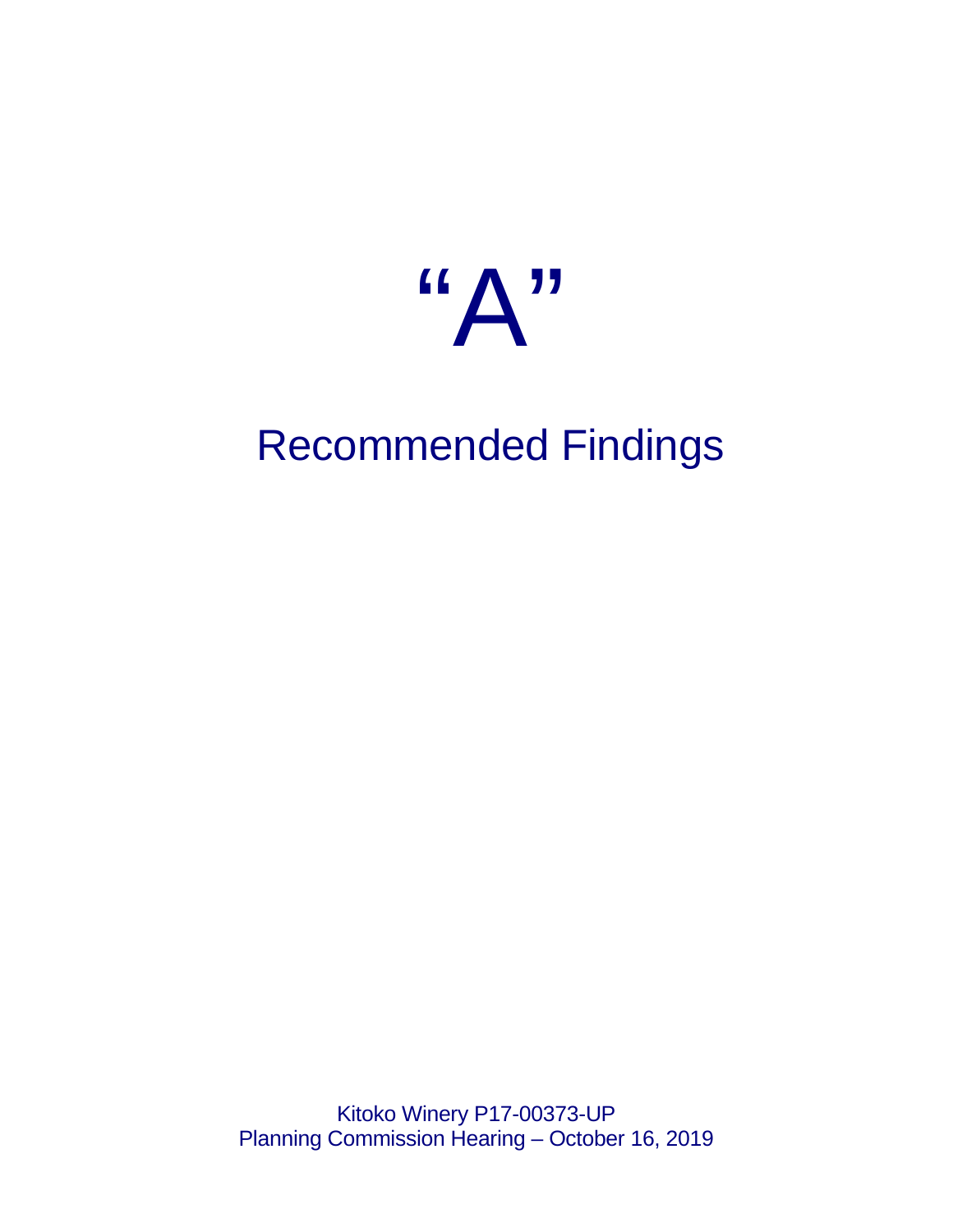#### **PLANNING COMMISSION HEARING – OCTOBER 16, 2019 RECOMMENDED FINDINGS**

### **KITOKO WINERY USE PERMIT P17-00373-UP 3201 ATLAS PEAK ROAD, NAPA ASSESSOR PARCEL NO. 033-010-034**

#### **ENVIRONMENTAL:**

The Planning Commission (Commission) has received and reviewed the proposed Mitigated Negative Declaration and Mitigation Monitoring Program pursuant to the provisions of the California Environmental Quality Act (CEQA) and of Napa County's Local Procedures for Implementing CEQA, and finds that:

- 1. The Planning Commission has read and considered the Mitigated Negative Declaration and Mitigation Monitoring Program (MMRP) prior to taking action on said Mitigated Negative Declaration and the proposed project.
- 2. The Mitigated Negative Declaration and MMRP is based on independent judgement exercised by the Planning Commission.
- 3. The Mitigated Negative Declaration and MMRP was prepared and considered in accordance with the requirements of the California Environmental Quality Act (CEQA).
- 4. There is no substantial evidence in the record as a whole, that the project will have a significant effect on the environment.
- 5. There is no evidence, in considering the record as a whole that the proposed project will have a potential adverse effect on wildlife resources or habitat upon which the wildlife depends.
- 6. The site of this proposed project is not on any of the lists of hazardous waste sites enumerated under Government Code Section 65962.5 and is not within the boundaries of any airport land use plan.
- 7. The Secretary of the Commission is the custodian of the records of the proceedings on which this decision is based. The records are located at the Napa County Planning, Building & Environmental Services Department, 1195 Third Street, Second Floor, Napa, California.

#### **USE PERMIT:**

The Commission has reviewed the use permit request in accordance with the requirements of the Napa County Code Section 18.124.070 and makes the following findings:

8. The Commission has the power to issue the Use Permit under the Zoning Regulations in effect as applied to property.

**Analysis:** The project is consistent with the AW (Agricultural Watershed) zoning district regulations. A winery (as defined in the Napa County Code Section 18.08.640) and uses in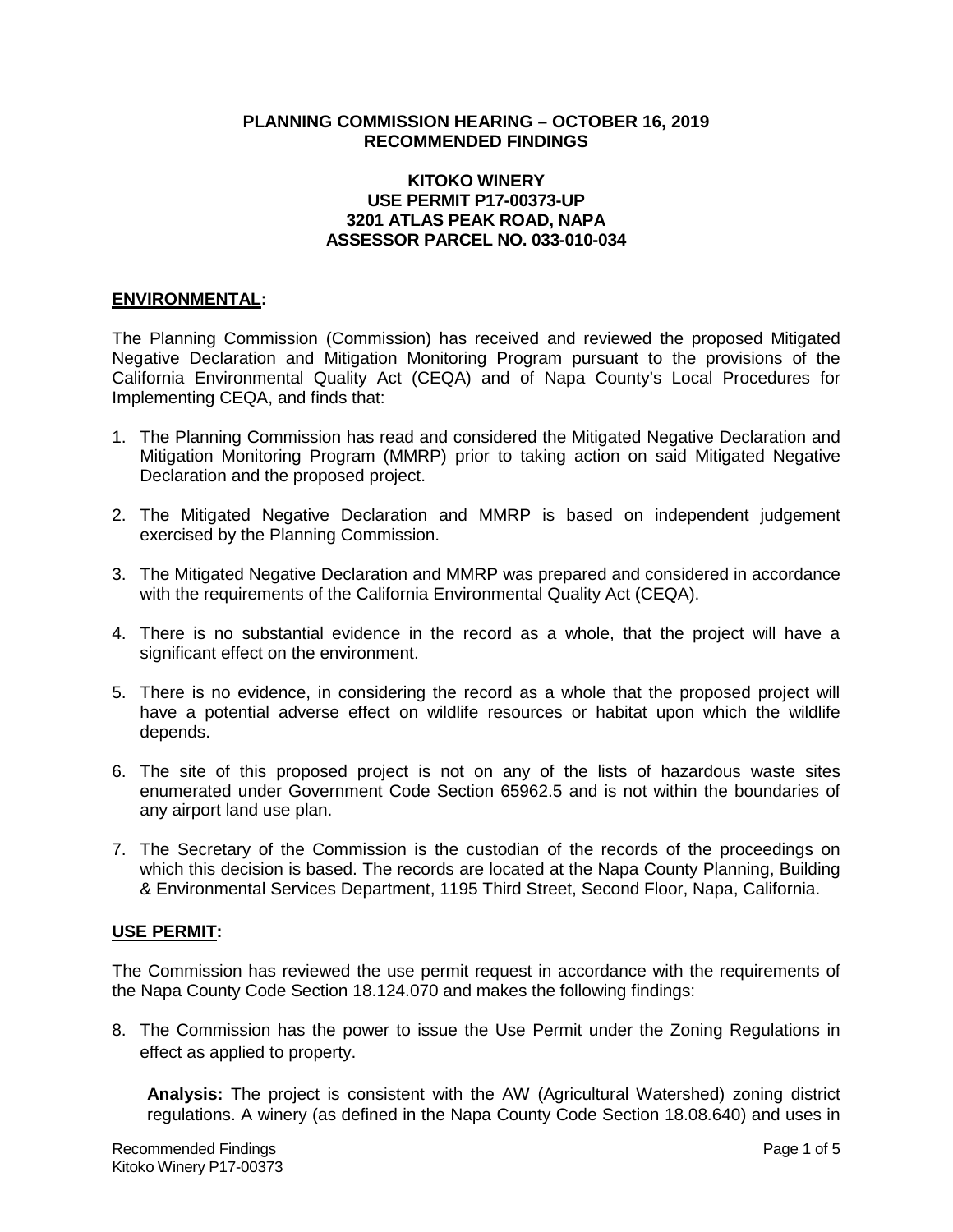connection with a winery (refer to Napa County Code Section 18.20.030) are permitted in the AW District with an approved use permit. The project, as conditioned, complies with the Napa County Winery Definition Ordinance (WDO) and all other requirements of the Zoning Code as applicable.

9. The procedural requirements for a Use Permit set forth in Chapter 18.124 of the Napa County Code (zoning regulations) have been met.

**Analysis:** The use permit application has been appropriately filed and notice and public hearing requirements have been met. The hearing notice was posted and published in the Napa Valley Register on September 13, 2019. Copies were forwarded to property owners within 1,000 feet of the subject parcel, as well as other interested parties. The CEQA comment period runs from September 13, 2019 to October 15, 2019.

10. The granting of the Use Permit, as conditioned, will not adversely affect the public health, safety or welfare of the County of Napa.

**Analysis:** Granting the Use Permit as proposed and conditioned will not affect the health, safety or welfare of the County. Various County divisions and departments have reviewed the project and commented regarding waste disposal and water demands. Conditions are recommended which will incorporate these comments into the project to assure the protection of the public health, safety, and welfare.

11. The proposed use complies with applicable provisions of the Napa County Code and is consistent with the policies and standards of the Napa County General Plan and any applicable specific plan.

# **Analysis: Compliance with the Zoning Ordinance**

The proposed use is consistent with the regulations of the AW District in which the property is located. Wineries are conditionally permitted uses in the AW District (Napa County Code Section 18.20.030), and the existing site improvements currently comply with the development regulations of the AW District, including the minimum setbacks for winery buildings, 35-foot maximum building height, maximum 25 percent lot coverage standards, minimum parcel size, and seventy-five percent grape source rule as prescribed in County Code Sections 18.104.010, 18.104.220, 18.104.230, 18.104.240, 104.250B, and 18.108.027. The project, as conditioned, complies with the Napa County Winery Definition Ordinance (WDO) and all other requirements of the Zoning Code as applicable.

# **Analysis: Consistency with the General Plan**

As proposed and as conditioned, the requested Use Permit is consistent with the overall goals and objectives of the General Plan (2008). The General Plan land use designation for the subject parcel is Agriculture, Watershed & Open Space (AWOS).

General Plan Agricultural Preservation and Land Use Goal AG/LU-1 guide the County to "preserve existing agricultural land uses and plan for agriculture and related activities as the primary land uses in Napa County." General Plan Goal AG/LU-3 states that the County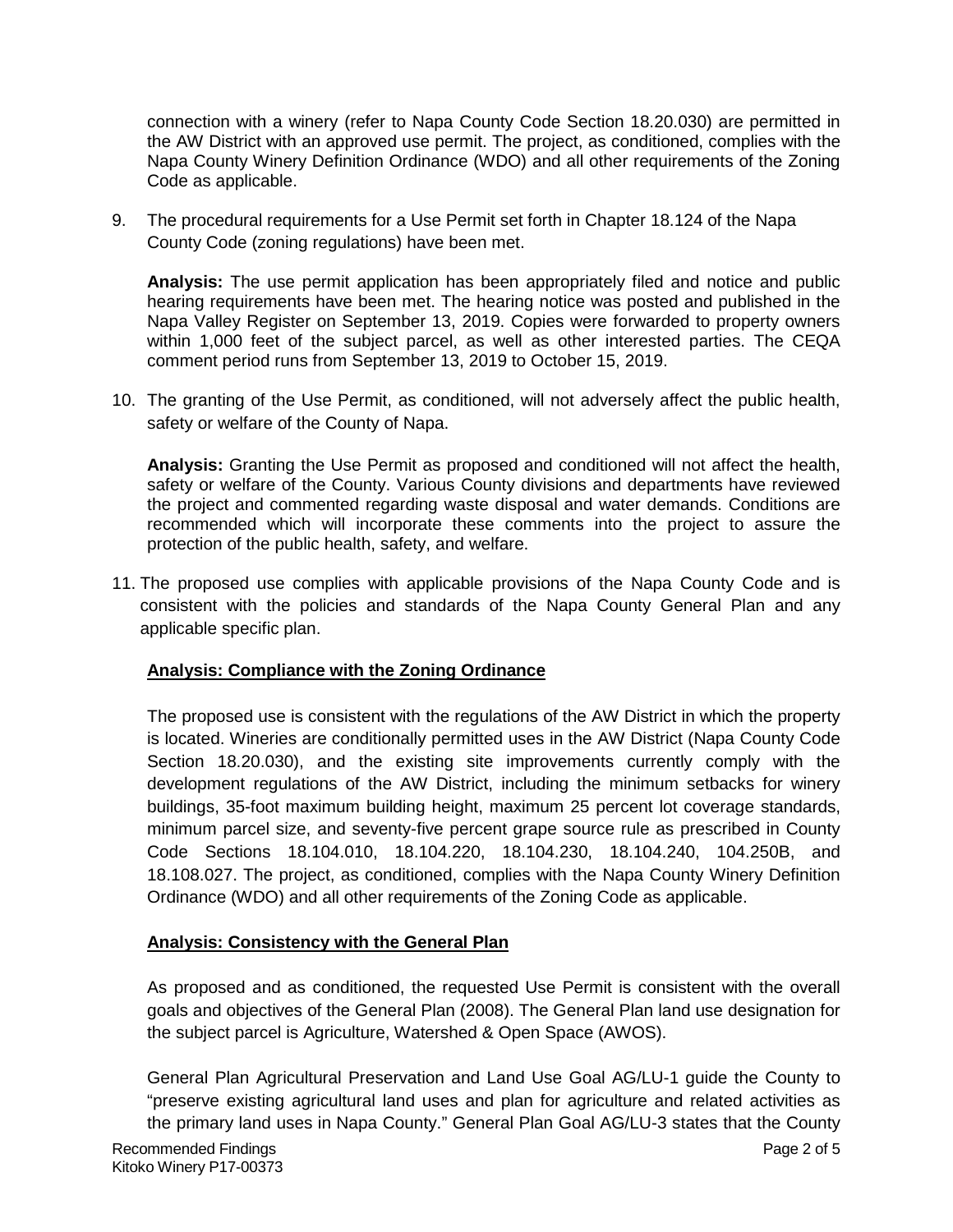should "support the economic viability of agriculture, including grape growing, winemaking, other types of agriculture, and supporting industries to ensure the preservation of agricultural lands." Goal AG/LU-3 and Policy AG/LU-2 recognize wineries as agricultural uses.

The proposed use of the property for fermenting and processing of grape juice into wine supports the economic viability of agriculture within the County, consistent with Goal AG/LU-3 and Policy AG/LU-4 ("The County will reserve agricultural lands for agricultural use including land used for grazing and watershed/open space…"). By authorizing a winery at the project site the requested Use Permit supports the economic viability of both the vineyard use on the property, consistent with Economic Development Goal E-1 and Policy E-1.

The "Right to Farm" is recognized throughout the General Plan and is specifically called out in Policy AG/LU-15 and in the County Code. "Right to Farm" provisions ensure that agriculture remains the primary land use in Napa County and is not threatened by potentially competing uses or neighbor complaints. Napa County's adopted General Plan reinforces the County's long-standing commitment to agricultural preservation, urban centered growth, and resource conservation.

# **Applicable Napa County General Plan Goals and Policies:**

Goal AG/LU-1: Preserve existing agricultural land uses and plan for agriculture and related activities as the primary land uses in Napa County.

Goal AG/LU-3: Support the economic viability of agriculture, including grape growing, winemaking, other types of agriculture, and supporting industries to ensure the preservation of agricultural lands.

Policy AG/LU-2: "Agriculture" is defined as the raising of crops, trees, and livestock; the production and processing of agricultural products; and related marketing, sales and other accessory uses. Agriculture also includes farm management businesses and farm worker housing.

Policy AG/LU-4: The County will reserve agricultural lands for agricultural use including lands used for grazing and watershed/open space, except for those lands which are shown on the Land Use Map as planned for urban development.

Policy AG/LU-8: The County's minimum agricultural parcel sizes shall ensure that agricultural areas can be maintained as economic units.

Policy AG/LU-15: The County affirms and shall protect the right of agricultural operators in designated agricultural areas to commence and continue their agricultural practices (a "right to farm"), even though established urban uses in the general area may foster complaints against those agricultural practices. The "right to farm" shall encompass the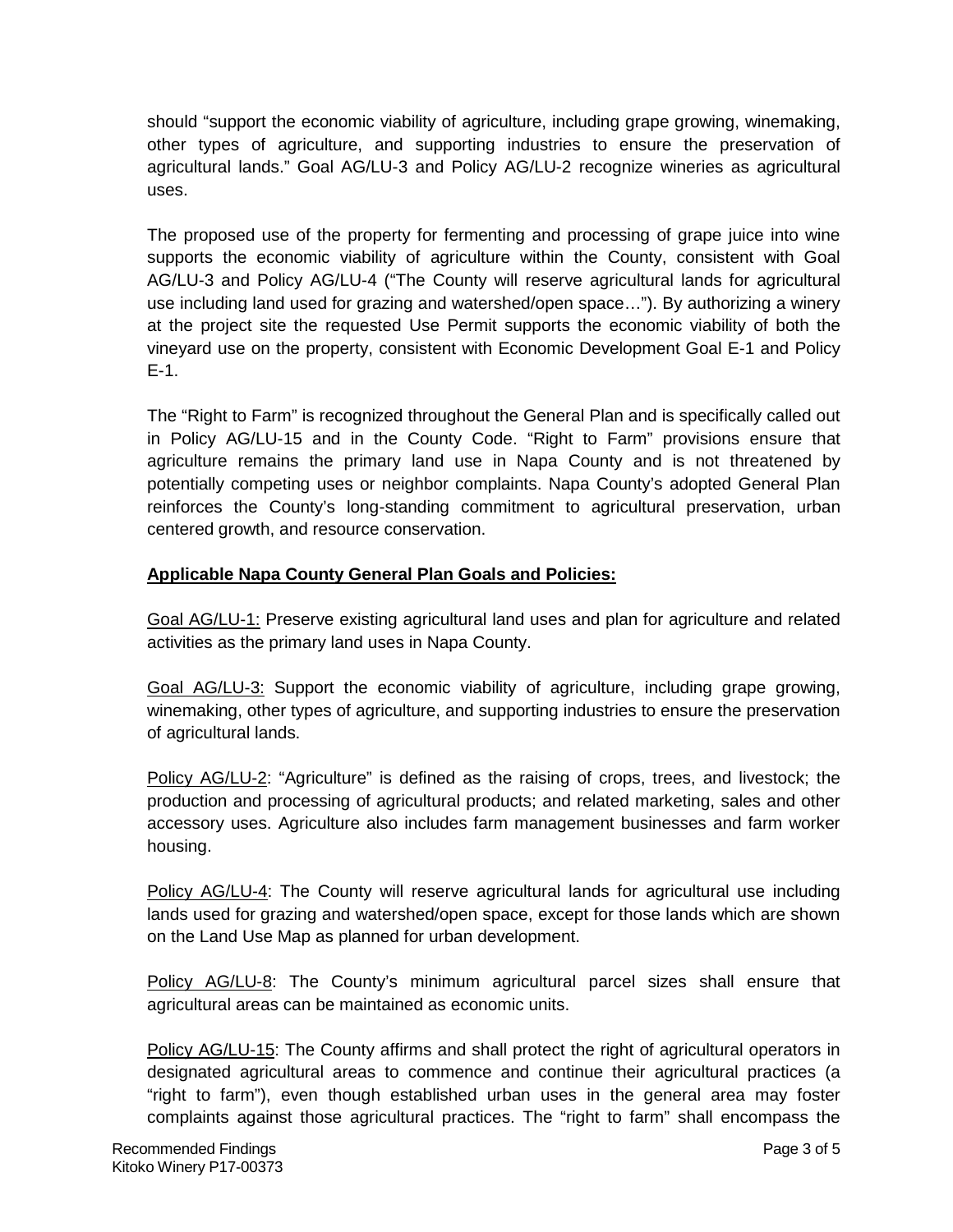processing of agricultural products and other activities inherent in the definition of agriculture provided in Policy AG/LU-2.

Goal CON-10: Conserve, enhance and manage water resources on a sustainable basis to attempt to ensure that sufficient amounts of water will be available for the uses allowed by this General Plan, for the natural environment, and for future generations.

Goal CON-11: Prioritize the use of available groundwater for agricultural and rural residential uses rather than for urbanized areas and ensure that land use decisions recognize the long-term availability and value of water resources in Napa County.

Policy CON-53: The County shall ensure that the intensity and timing of new development are consistent with the capacity of water supplies and protect groundwater and other water supplies by requiring all applicants for discretionary projects to demonstrate the availability of an adequate water supply prior to approval. Depending on the site location and the specific circumstances, adequate demonstration of availability may include evidence or calculation of groundwater availability via an appropriate hydrogeologic analysis or may be satisfied by compliance with County Code "fair-share" provisions or applicable State law. In some areas, evidence may be provided through coordination with applicable municipalities and public and private water purveyors to verify water supply sufficiency.

Policy CON-55: The County shall consider existing water uses during the review of new water uses associated with discretionary projects, and where hydrogeologic studies have shown that the new water uses will cause significant adverse well interference or substantial reductions in groundwater discharge to surface waters that would alter critical flows to sustain riparian habitat and fisheries or exacerbate conditions of overdraft, the County shall curtail those new or expanded water uses.

Policy CON-60.5: All aspects of landscaping from the selection of plants to soil preparation and the installation of irrigation systems should be designed to reduce water demand, retain runoff, decrease flooding, and recharge groundwater.

Policy CON-72: The County shall seek to reduce the energy impacts from new buildings by applying Title 24 energy standards as required by law and providing information to the public and builders on available energy conservation techniques, products, and methods available to exceed those standards by 15 percent or more.

Policy CON-77: All new discretionary projects shall be evaluated to determine potential significant project-specific air quality impacts and shall be required to incorporate appropriate design, construction, and operational features to reduce emissions of criteria pollutants regulated by the state and federal governments below the applicable significance standard(s) or implement alternate and equally effective mitigation strategies consistent with BAAQMD's air quality improvement programs to reduce emissions. In addition to these policies, the County's land use policies discourage scattered development which contributes to continued dependence on the private automobile as the only means of